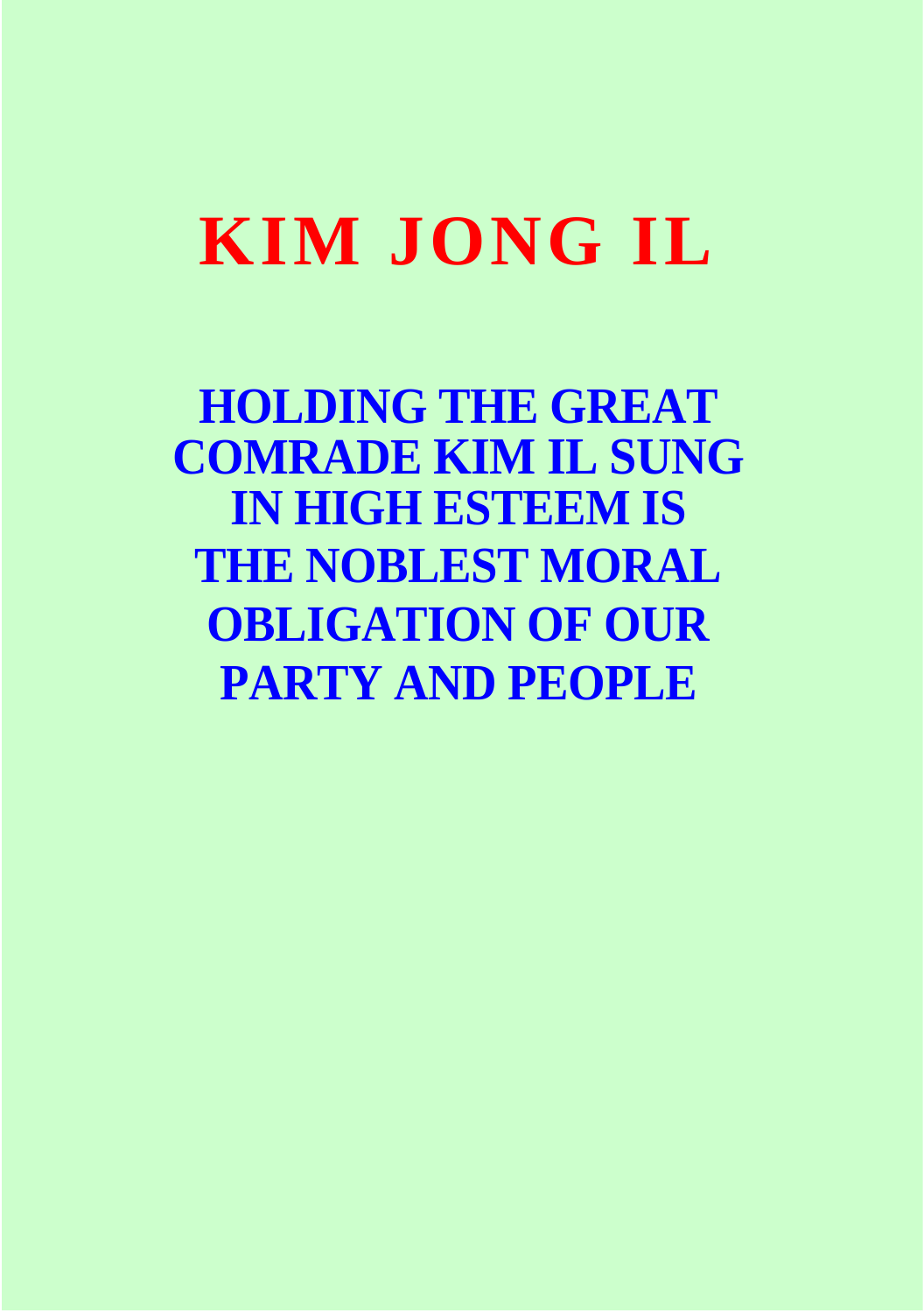WORKING PEOPLE OF THE WHOLE WORLD, UNITE!

## **KIM JONG IL**

**HOLDING THE GREAT COMRADE KIM IL SUNG IN HIGH ESTEEM IS THE NOBLEST MORAL OBLIGATION OF OUR PARTY AND PEOPLE** 

Talk to Senior Officials of the Central Committee of the Workers' Party of Korea October 27, Juche 88 (1999)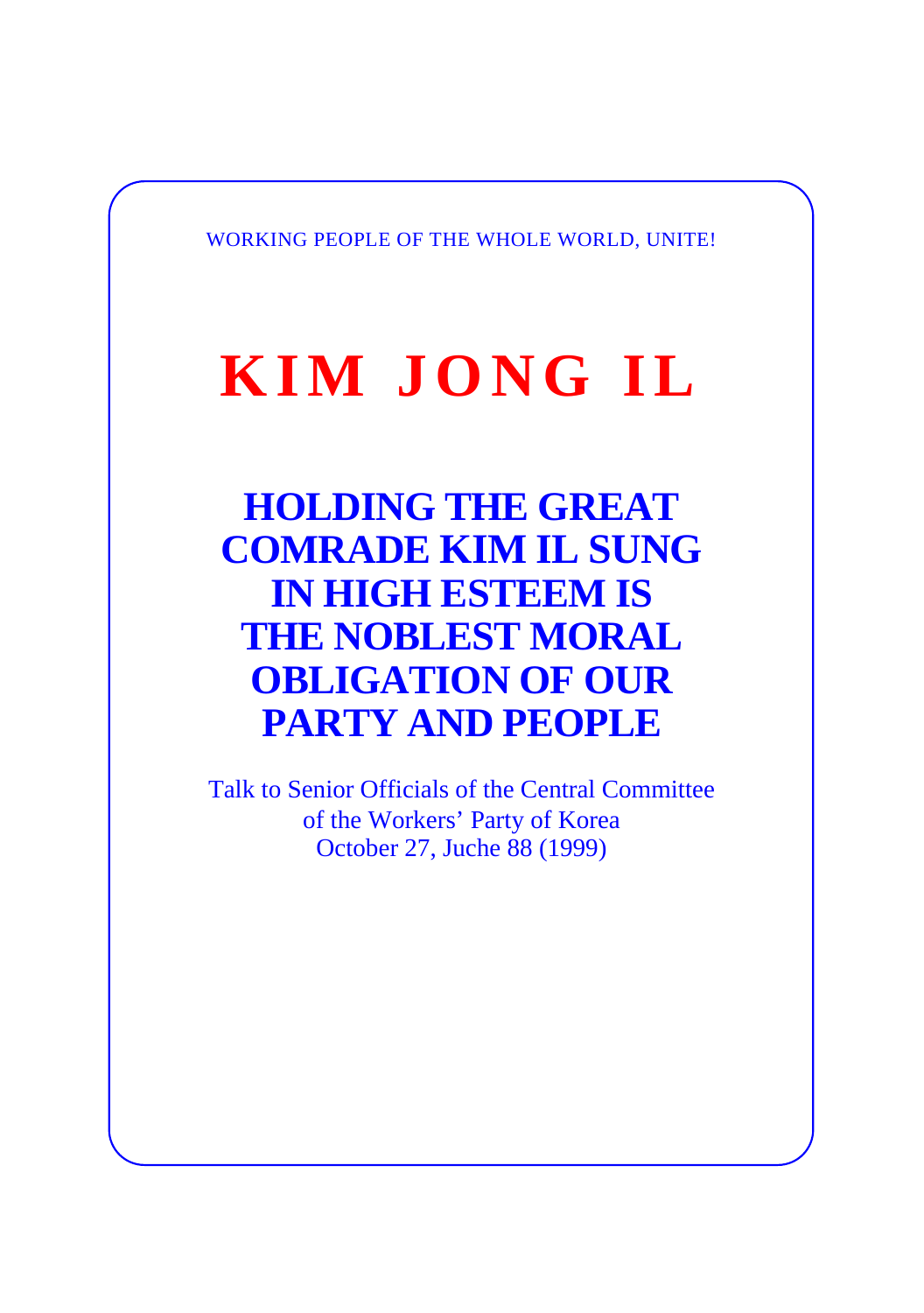Next year we will be marking the  $55<sup>th</sup>$  anniversary of the founding of the Workers' Party of Korea. The history of our Party is the history of the Juche revolution pioneered and led by the great Comrade Kim Il Sung, and a glorious history of carrying forward and accomplishing his revolutionary cause from generation to generation.

Since his demise, our people have steadfastly followed the road of the revolution amid the most severe situations and unprecedented trials, true to the Party's leadership and his instructions. By frustrating every manner of historical challenge, we have defended our socialism and demonstrated to the whole world the strength of our socialist country and its invincibility. The political and ideological position of our revolution has been made solid, the military capability of the country has been consolidated at a level never before seen, and a springboard for a fresh upswing in economic construction has been established. To mark the 55<sup>th</sup> anniversary of the Party, all our people have turned out as one to build a great, prosperous and powerful socialist country and, with their feats and innovations, are adding lustre to the new era of the Juche revolution that has been ushered in by the Party.

We have achieved proud victories and successes in the sacred struggle to carry out the instructions of President Kim Il Sung, but there remain much for us to do and a thorny path along which we must force our way. We are yet to find a satisfactory solution to the problem of providing the people with adequate food, clothing and housing and achieve national reunification. I am always thinking of ways of making our people well off and the country prosperous and achieving the reunification of the country as soon as possible. The nearer the significant  $55<sup>th</sup>$  anniversary of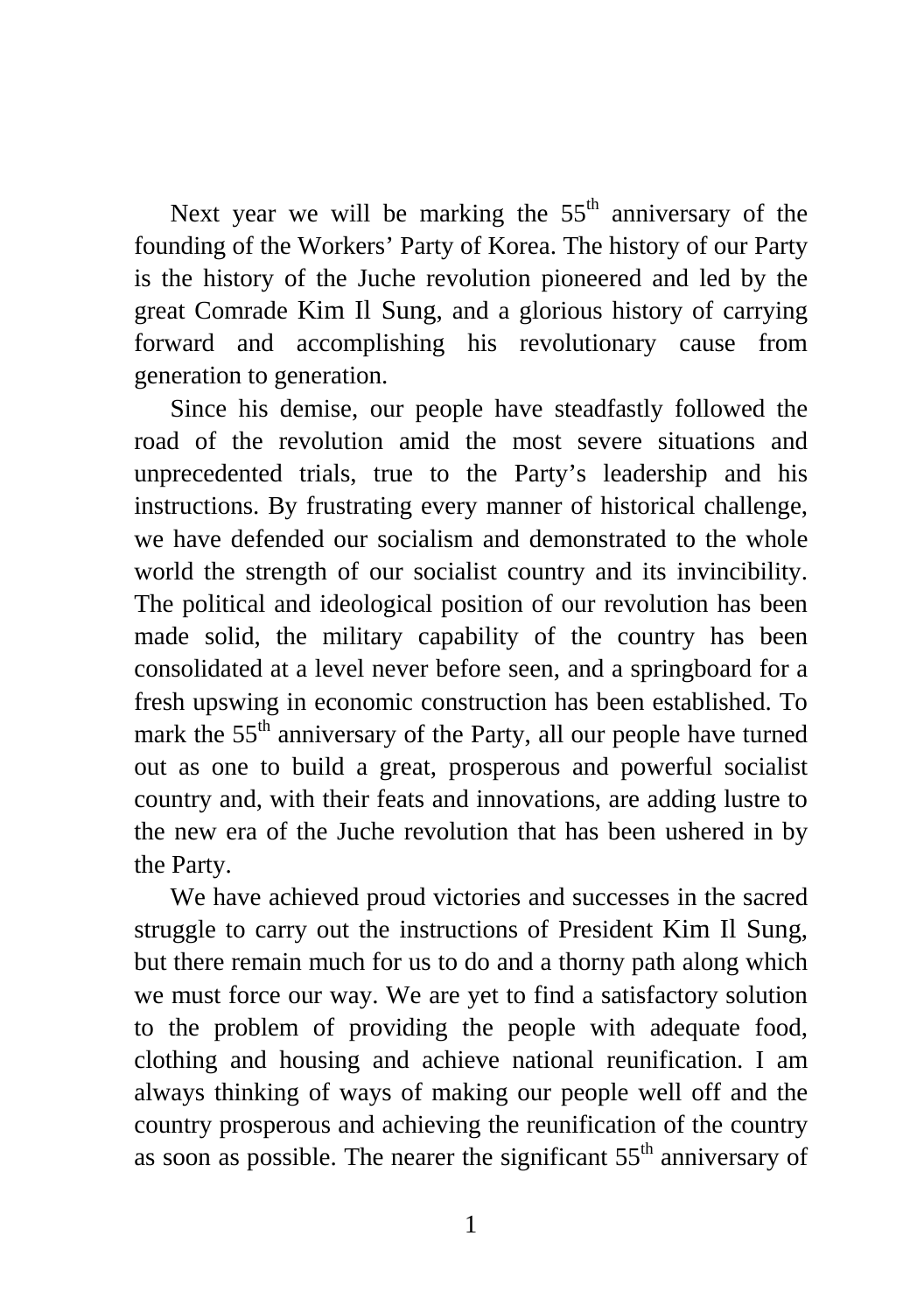the Party is, the more I think about these matters. However, some departments of the Central Committee of the Party are apparently working without any knowledge of my intentions or to what ends I am making such strenuous efforts.

Some time ago the Party History Institute submitted to me a suggestion that a statue of me be built to mark my  $60<sup>th</sup>$  birthday. After going over the document, I wrote on it "Permission Not Granted," and sent it down. Judging by the fact that they are making such a suggestion now, I can see that officials are still working without any knowledge of my intentions.

The Party History Institute wrote to support their argument for erecting a statue of me, that a statue of the President was set up on Mansu Hill on the occasion of his  $60<sup>th</sup>$  birthday. The days when he greeted his  $60<sup>th</sup>$  birthday and the days when I am greeting my  $60<sup>th</sup>$  birthday are hardly the same in terms of the historical conditions and the social environment.

President Kim Il Sung was the great leader of our state and our people, acclaimed by our nation for the first time in its history of thousands of years. Having embarked on the road of armed revolution in his early years, he led the anti-Japanese war to victory, winning back the lost country, and built on this land a socialist country that is independent, self-supporting and self-reliant in defence–a prospering country for the people. He was a peerless patriot and the founding father of socialist Korea who ushered in a new era of prosperity for our country and people. Thanks to him, our people could free themselves from their fate as colonial slaves, regain their self-respect and rights as an independent people, and enjoy genuine freedom and happiness. And thanks to his great ideas and leadership and his high reputation, our country could raise its profile in the world. To hold him in high esteem and add glory to his exploits is the supreme moral obligation of our Party and people. However,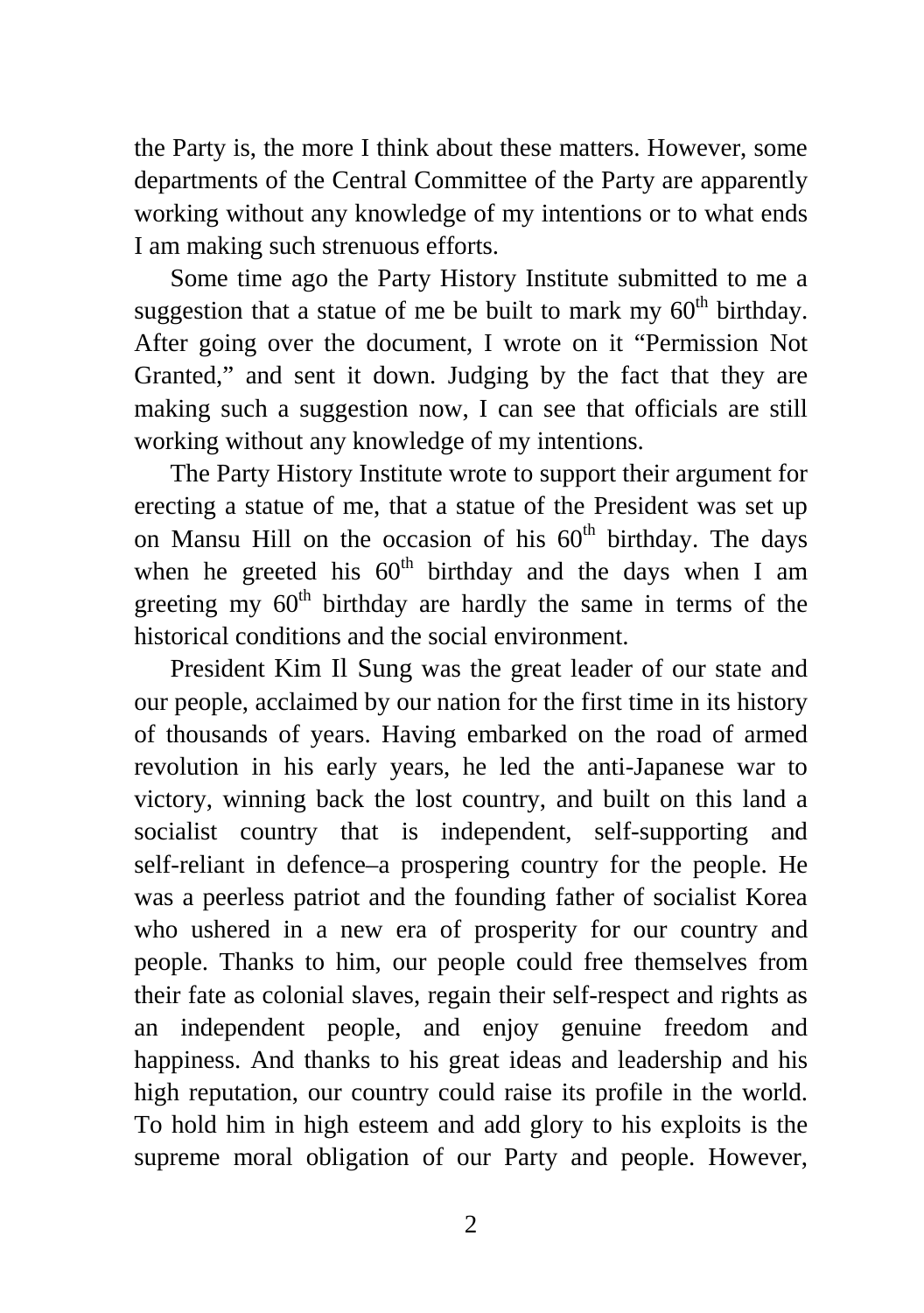prior to his  $60<sup>th</sup>$  birthday, only the Liberation Tower in central Pyongyang had been built, and it celebrated the country's liberation, not his exploits. So, to mark his  $60<sup>th</sup>$  birthday, I had a statue of him set up on Mansu Hill, reflecting the unanimous opinion and desire of the people. At the time, he knew nothing of the project; I took charge of it and pushed it forward in person. As he was a great leader whose exploits will live forever in the history of our country and revolution, it was only natural that a statue of him should be erected in the central part of Pyongyang, the capital of the revolution. The statue of him on Mansu Hill represents the peerless patriot, the father of the nation and the founder of socialist Korea. Still today, our people visit the statue, lay bouquets in front of it and pay tribute to him on holidays, on the days when they are happy and on significant days in their lives. In doing so, our people are expressing their noblest moral obligation to him.

However, my  $60<sup>th</sup>$  birthday is different. I am a revolutionary who has inherited the President's cause, defends his exploits and exalts their brilliance. As one of his men, I have assumed the historic mission of making our people well off, reunifying the country and accomplishing the revolutionary cause of Juche, true to his intentions. I cannot have a statue of me erected on the excuse of my  $60<sup>th</sup>$  birthday when I still have many important tasks to do in honouring the pledge I made before his bier, like those of economic construction, improving the people's standard of living and reunifying the country. I cannot permit a statue of me to be erected when national reunification, which he so earnestly wanted to see and for which he made so much effort, has not yet been achieved.

I have not the slightest intention of seeking power or official position; my one and only desire is to hold the President in high esteem and faithfully carry forward and accomplish his cause.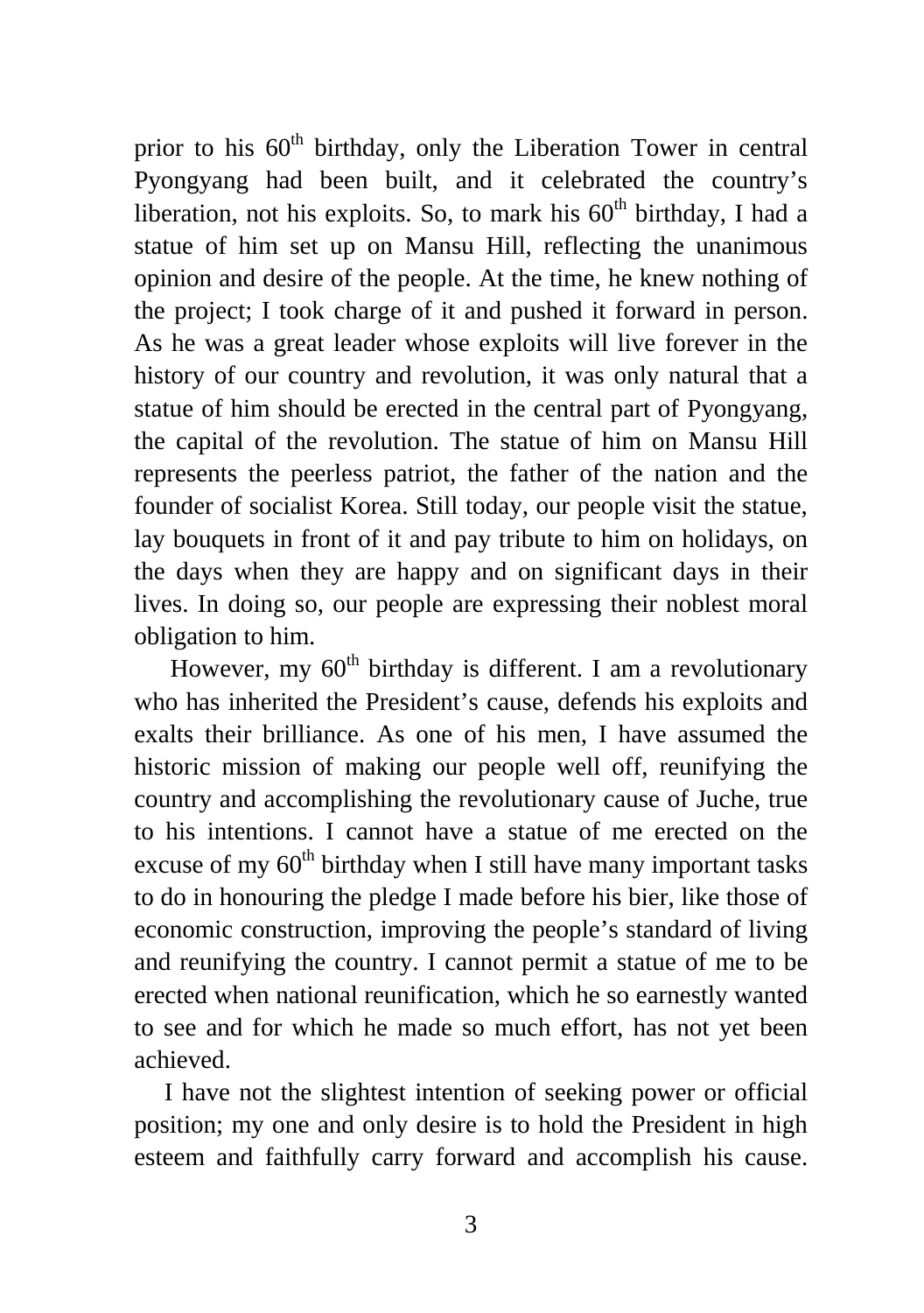After he passed away, our officials and people presented the suggestion and expressed the wish that I be elected President of the Republic; as this did not conform to my faith and will, I could not accept it. In order to put to rights communist morality, which had been marred by the renegade revolutionaries, careerists and schemers in the international communist movement, and to instil in our people the unshakable faith that the President will always be with them, I had the state structure reformed and had it stipulated by law that he is the only and eternal President of our Republic. In this new state structure I have assumed only the chairmanship of the National Defence Commission; another official is charged with administrative power. It seems that our officials do not fully understand what the Party intended when it had the Constitution altered and the state structure reformed.

The world admires our Party's noble sense of communist moral obligation in holding the President in high esteem, revering him and being loyal to his cause, and even the hostile forces do not dare slander us with regard to it. However, our officials fail to view the matter of setting up a statue of me in relation with the President's authority, which suggests that their level of understanding of the sense of communist moral obligation is low. Before suggesting it, the officials should have considered carefully whether erecting a state of me only a few years after the demise of the President would express their sincere support for their leader and whether it might not damage communist moral obligations. At present I am thinking of nothing else but how to achieve national reunification and build a great, prosperous and powerful country on this land by carrying forward the President's revolutionary cause; so, I wonder why they suggest erecting a statue of me, which I do not wish. It is not consistent with my intention to inherit and accomplish his revolutionary cause with a sense of communist moral obligation.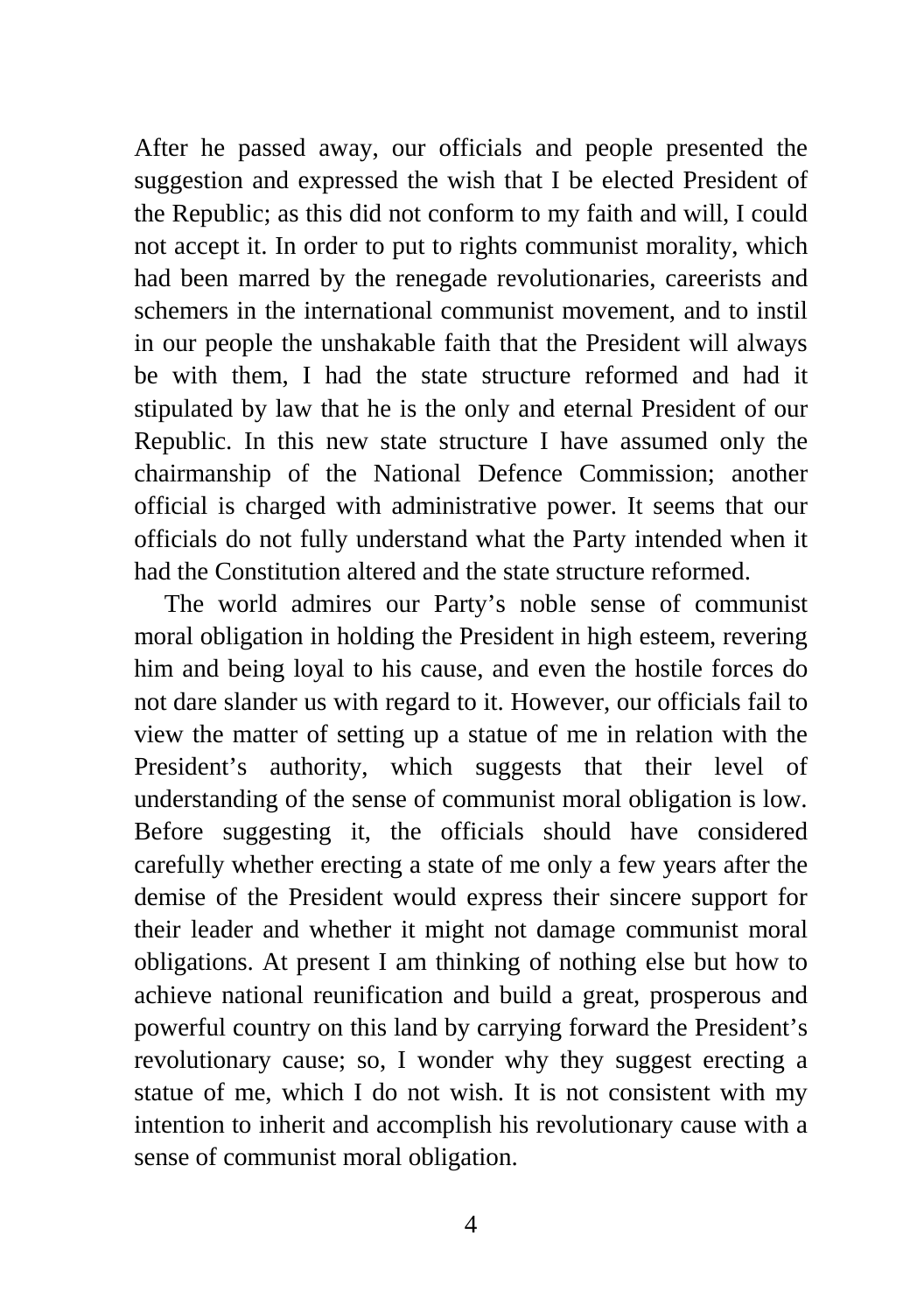The suggestion to erect a statue of me to mark my  $60<sup>th</sup>$ birthday is far from a communist point of view, but an expression of the outdated way of thinking that a dinner should naturally be arranged when one reaches the age of 60. Moreover, I recently reminded our officials that the President had said that 60 is the prime of life and 90 the first step to old age, and that it would be improper to celebrate one's  $60<sup>th</sup>$  birthday in the prime of life; therefore, it would be unacceptable to erect a statue of me to mark my  $60<sup>th</sup>$  birthday. I am also strictly prohibiting the making of feature films about me. Since I am still working full of vigour, there is no need for such films.

Erecting a statue of me is also contrary to a conviction that is deeply rooted in the minds of our people. Our people call me the General who is one and the same as the President, and poets sing that the President is the General and the General is the President. Under such circumstances it would be proper to make people think that they see me and offer their best wishes to me when they lay bouquets in front of the statue of the President and pay tribute to him; it would be wrong to separate the President and me in the minds of the people by setting up a separate statue of me.

The people's convenience should also be taken into account. We have built the Kumsusan Memorial Palace, where the President lies in state, as the supreme sanctuary of Juche, and erected statues of the President and of my mother Kim Jong Suk at historic places. On holidays and significant anniversaries our people visit the statues, pay homage to them and take pledges of loyalty. If a statue of me was erected people, after visiting the Kumsusan Memorial Palace or the statues of the President to pay homage and then statues of my mother, would find it inconvenient to visit a statue of me as well.

With the approach of my  $60<sup>th</sup>$  birthday, some officials apparently think that a statue of me should be set up as a

5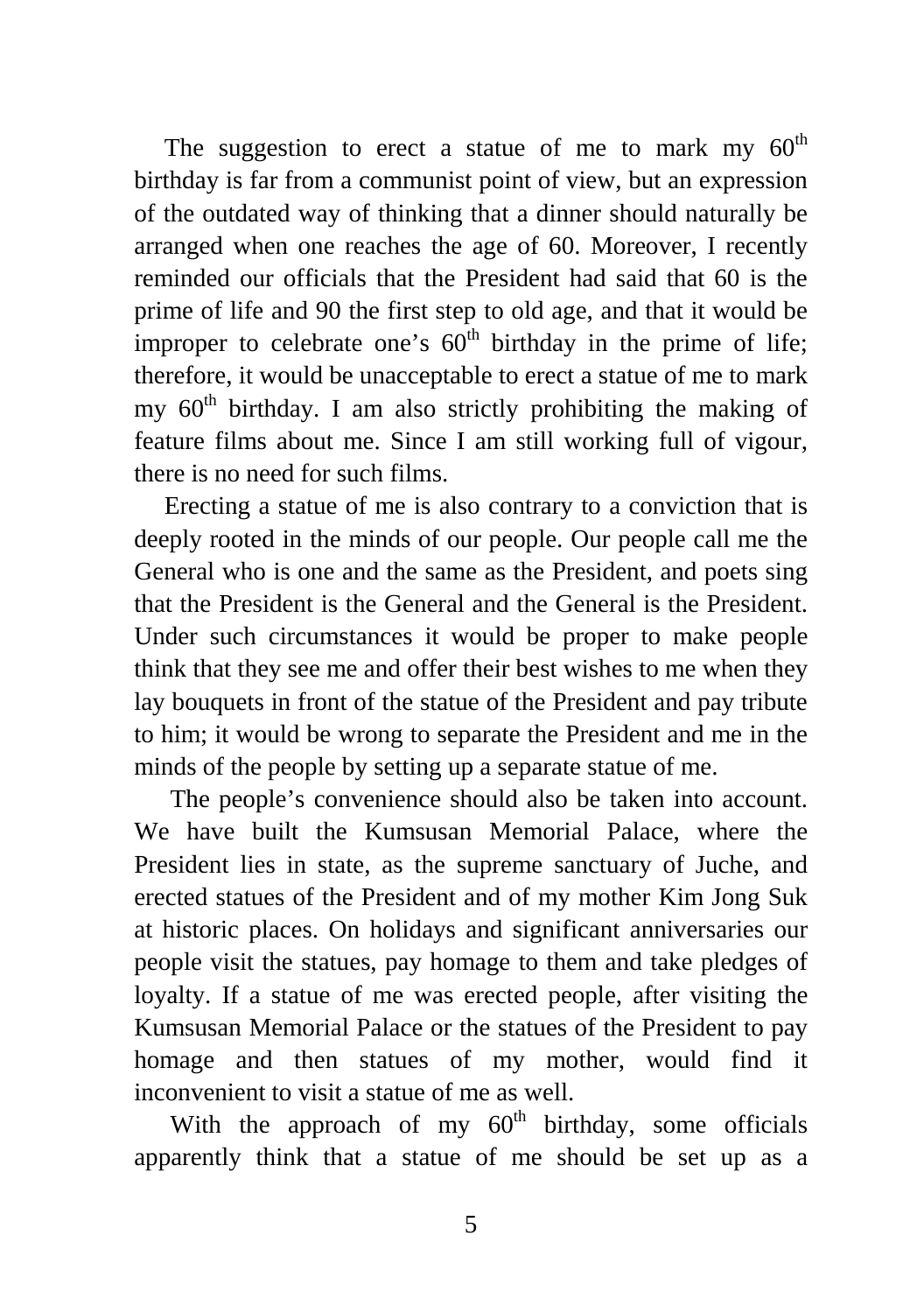memento of the occasion; but what is important to me is leaving behind achievements, not a statue. The history of a great man is not adorned with a statue or a monument in his memory but with his ideology and achievements. Officials, if they are truly loyal to the Party and the leader, should make every effort to support the ideology and leadership of the Party more faithfully and defend and glorify its achievements, before broaching the matter of setting up a statue of me. It is wrong to think of setting up a statue of me without trying to add anything to the Party's achievements. Back in the 1970s, statues of President Kim Il Sung were erected, so there is no need to build one of me now.

If you are revolutionaries who are true to your communist moral obligations, you should propose erecting a statue of me after reunifying the country at the earliest possible date, not right now. It would be a different matter if you were to request my approval for setting up a statue of me in the reunified country. If we achieve the reunification of the country by carrying forward the revolutionary cause of the President, people will set up a statue of me of their own accord. This would be in line with communist moral obligations, and I would feel worthy of such an honour given by the people and proud of having waged the revolution.

A suggestion was once put forward by our officials that a statue of me be built on Mt. Jangja. There is something irrational in such a way of thinking. Mt. Jangja is by nature different from Kosanjin. Kosanjin is a place of historic significance, where President Kim Il Sung mapped out a plan for a counteroffensive and made preparations for it during the grim period of the Fatherland Liberation War. Mt. Jangja, however, is not associated with my revolutionary activities or achievements; I only stayed there for a few days during the war when I was young. The proposal to build a statue of me on Mt. Jangja was not made out of any political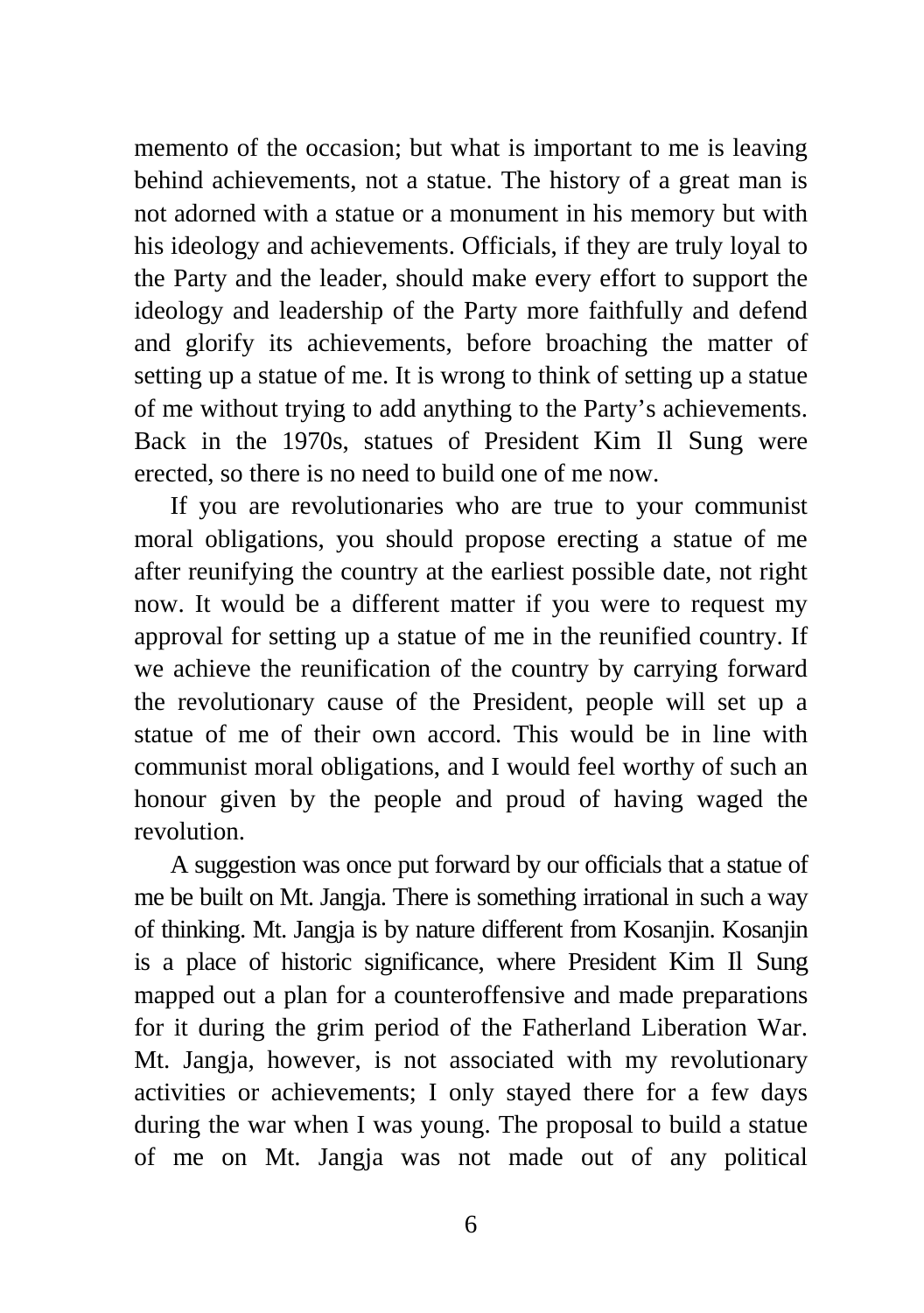consideration. I made this point clear to the officials on receiving the proposal.

Some officials apparently think that I have turned down their proposal because it is a personal matter, but they are misguided. To refuse a favour out of nothing but modesty defies reason. To give prominence to and support the leader of the revolution is a fundamental issue related to the destiny of the revolution, and it should be resolved, to all intents and purposes, in conformity with the requirements and principles of the revolution. The revolution requires its centre of unity and emerges victorious only under the guidance of its leader. Victory can be achieved in the revolution only when the people acclaim and are solidly rallied behind an outstanding leader. I do not refuse favours in an unprincipled manner or approach them in an unscrupulous way simply because they concern me. I approve them if they conform to the demands of the revolution. I have not agreed to the proposal to erect a statue of me because it runs counter to the demands of the revolution. Some officials say that I initiated the setting up of a statue of the President to mark his  $60<sup>th</sup>$  birthday, that there is nobody who can do the same for my  $60<sup>th</sup>$  birthday, and that they should do it. They claim that a statue of me will be set up on their initiative. I have heard that some officers of the People's Army support this argument.

I am leading the revolution and construction by dint of my strength, my ability. The President taught me that I should not hope for others to promote me but lead the Party and the revolution by my practical ability. True to his instructions, I have led our Party over the last three decades since I started working at the Central Committee of the Party and, when our revolution was undergoing severe trials after his death, I defended the country, the revolution and socialism through Songun-based revolutionary leadership by relying on the army. Our revolution is still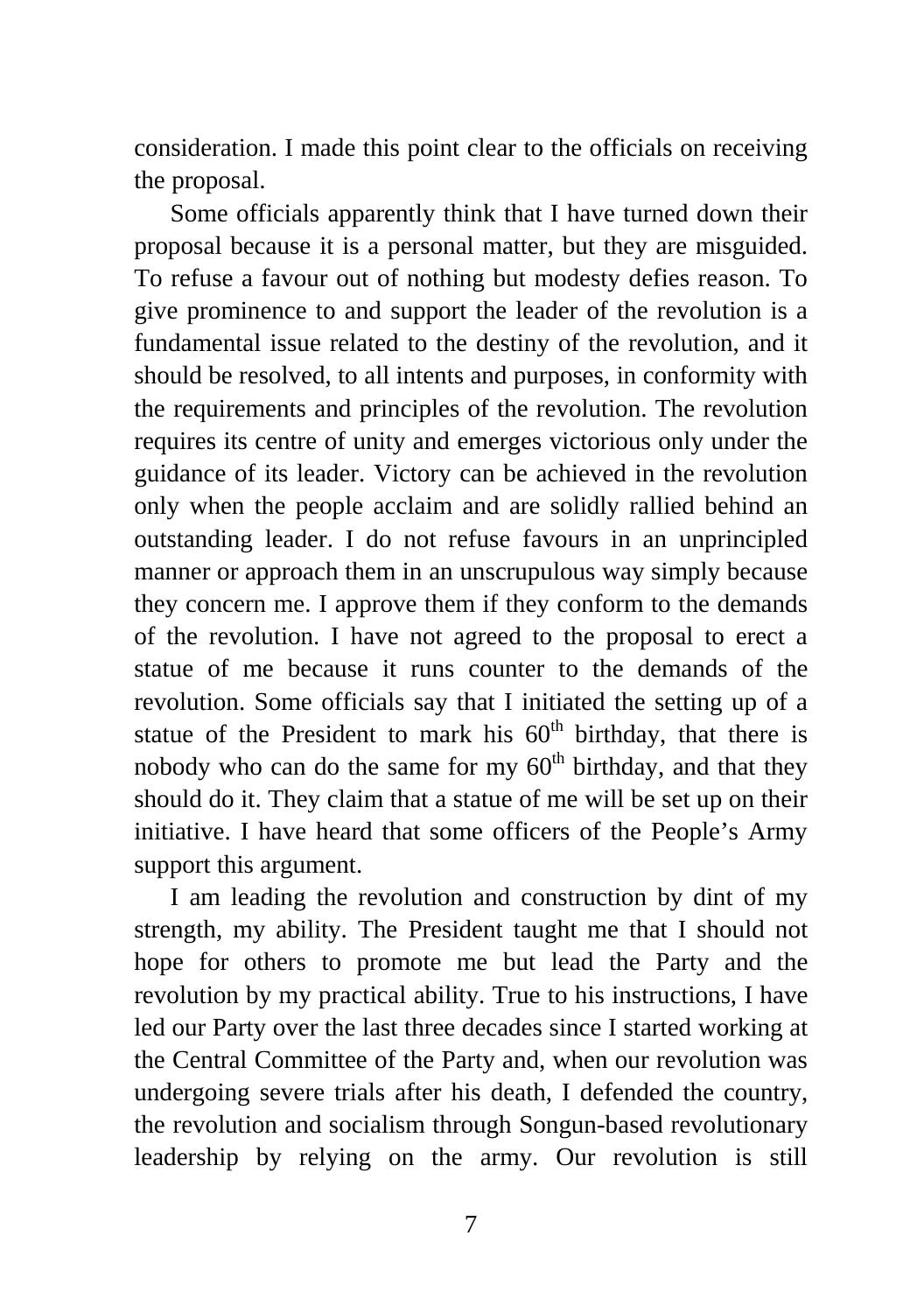experiencing great ordeals at present, but we are waging a dynamic struggle to build a great, prosperous and powerful socialist country, filled with confidence and optimism. Even the US imperialists do not dare provoke us, since we are standing up to them without any vacillation. It is recognized worldwide that I am possessed of unique political method and leadership ability, expressed in achieving the single-hearted unity of the revolutionary ranks by rallying the service personnel and people and in leading the revolution and construction to a fresh upswing in the face of the complex situation. I prefer winning such recognition to having a statue of me erected.

Some officials wanted to have a statue of me set up without me being aware of it, since the project concerned me; they could not and should not do so. Drawing on the historical lessons of the revolution, I have always shown an interest in anything related to myself and demanded that everything, whether big or small, be carried out after obtaining my approval. As I thought that such a problem as erecting a statue of me might arise, I have paid special attention to the Mansudae Art Studio and other units that might be involved in the project. I already knew that some officials went to the art studio and gave it the task of creating a statue of me; I intended to offer my comments on this matter. It was quite wrong for them to have tried to have a statue of me built behind my back. I would never overlook or approve such an attempt.

Anyone who proposes something that is contrary to my intentions can only be recognized as someone who is not faithful to my intentions. Such a person is not a comrade who has bonded with me in the course of the arduous struggle, but a workmanlike official who has not undergone proper revolutionary training. Now, when our people are striving to implement President Kim Il Sung's instructions after his demise while on the "Arduous March" and forced march, you should not propose anything that is contrary to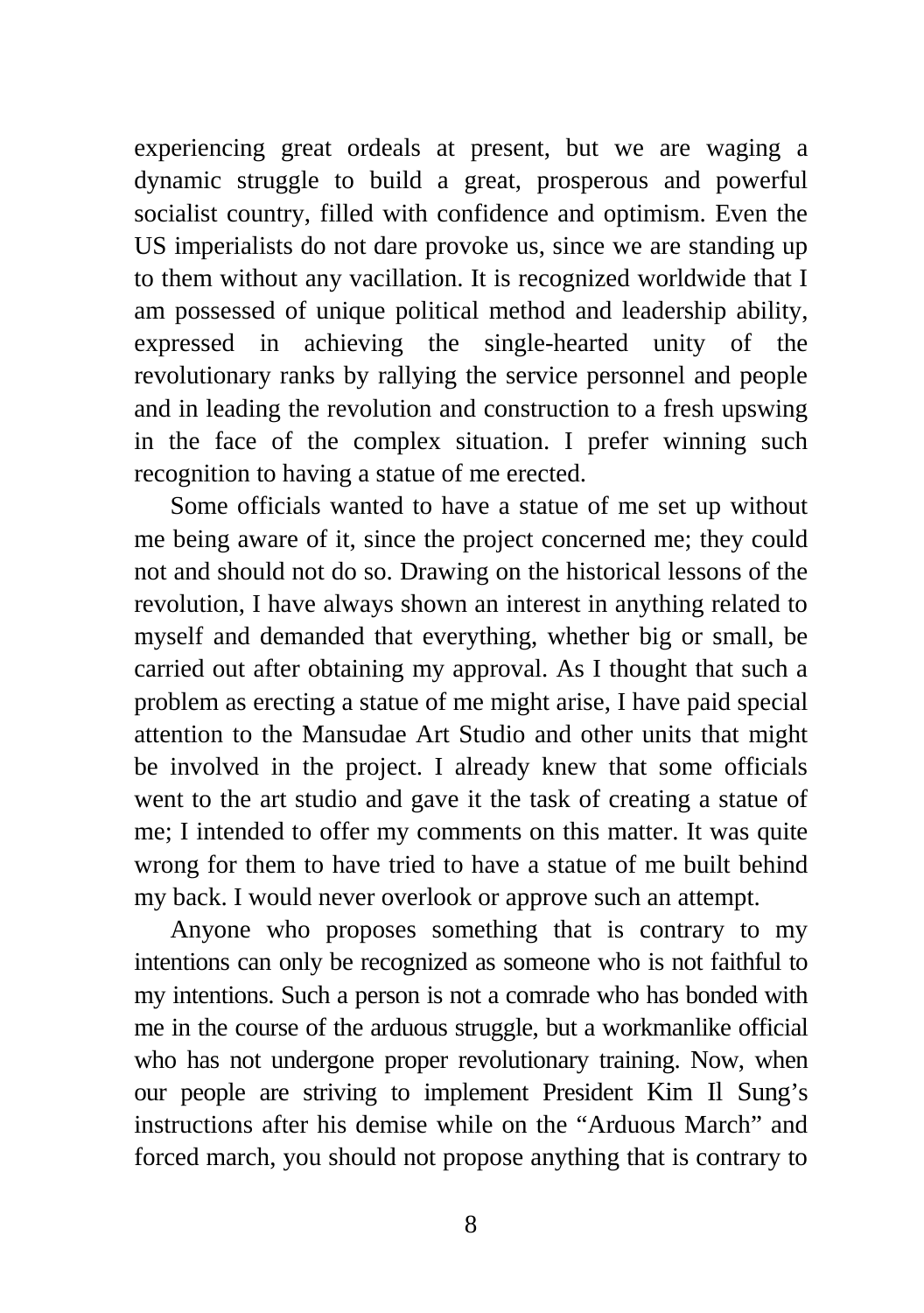my intentions, rather than trying to give me encouragement and assistance.

The relations between the leader and officials should be truly comradely relations based on revolutionary faith and the sense of communist moral obligation, not merely those of issuing instructions and obeying them. The word comrades denotes people who share the same feelings and even life and death on the road of the revolution. That the relations between the leader and officials should be comradely ones means that they should be those in which the latter support the former whole-heartedly and think and act true to the former's ideas. If they are to carry out President Kim Il Sung's revolutionary cause, officials should be faithful to the intentions of the leader who has inherited his cause. They should follow him as their political leader and support his ideas and intentions; they should not follow him merely as the hierarchical leader to whose official position they are subordinated. Following the leader in this way is insincere and nothing but a display of form. I do not like form for its own sake. Our officials should not stick to a formalistic or ceremonious approach, but follow and support their leader without the slightest self-interest and pretence. Claiming that they are supporting his leadership and instead acting contrary to his intentions, or claiming that they are carrying out Party policy and instead hindering its implementation and impairing the Party's authority is related to an insincere and impure stand and attitude on the part of officials in supporting their leader.

All our officials should fully honour, sincerely support and steadfastly defend their leader with unshakable revolutionary faith and a clear conscience. They should think and speak in line with his ideas and intentions and always be in step with him. Officials who do as their leader says and orders them are genuinely loyal officials. I regard as my revolutionary comrades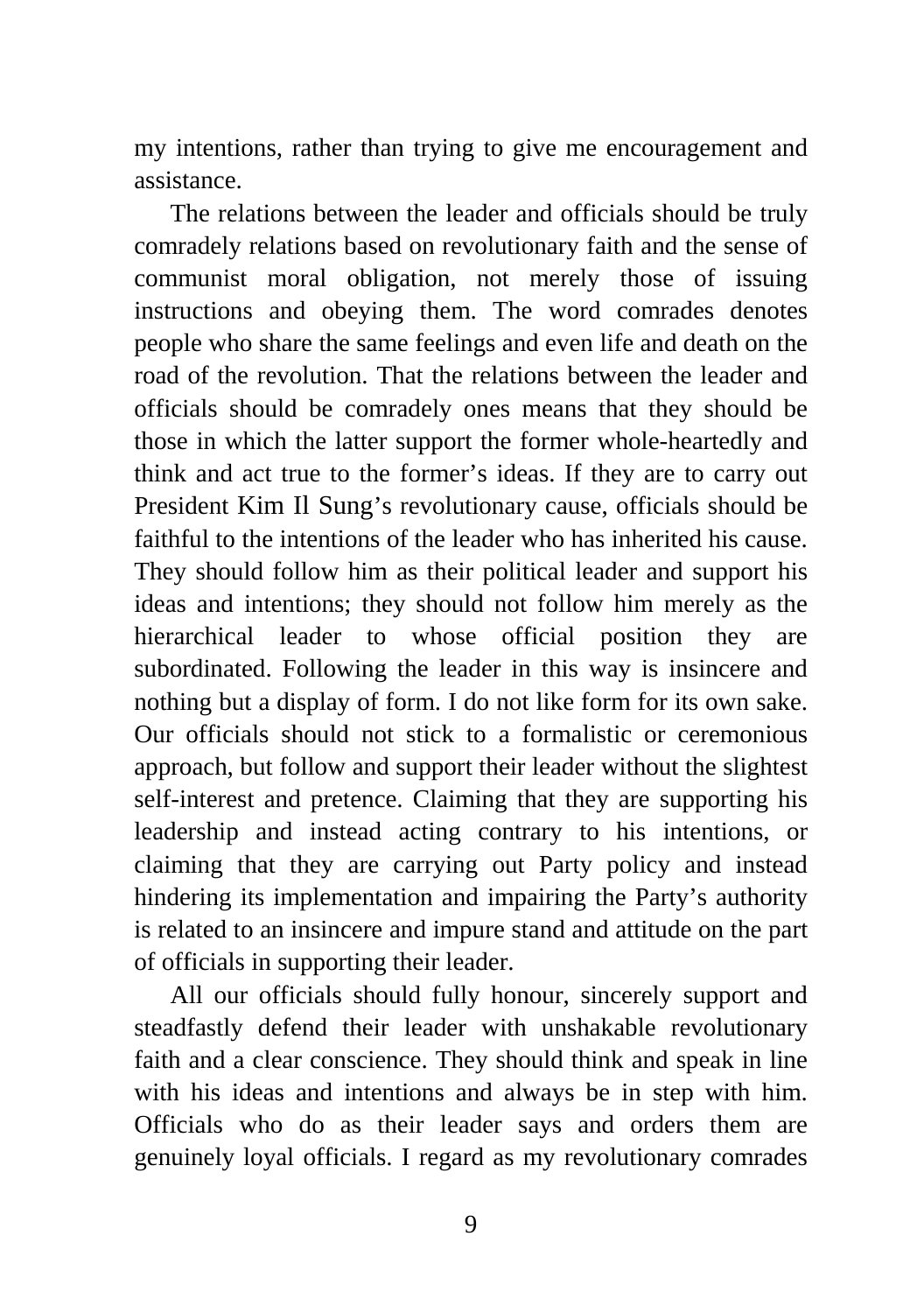sharing my feelings and even life and death with me, those officials who achieve substantial results by conducting their work in a responsible and effective manner true to my ideas and leadership and just send a congratulatory letter to me on the occasion of my  $60<sup>th</sup>$  birthday.

Some officials have broached the issue of erecting a statue of me, but I am planning to have a monument built in honour of our young people. Our revolution was pioneered by young communists under the leadership of Comrade Kim Il Sung, and our youth have played a major role in each period and at every stage of the revolution. Young communists upheld the great leader as the Hanbyol (Lodestar) in the early days of the anti-Japanese revolutionary struggle, and young people took the lead in building a new country. Heroes, including Ri Su Bok, were produced from among the young people during the Fatherland Liberation War. After the war young builders completed the Haeju-Hasong railway project in a short span of time, and young people like Kil Hwak Sil and Ri Sin Ja stood in the vanguard of the campaign to remould people through the Chollima Workteam Movement. These days, too, young people are taking charge of difficult, heavy tasks in national defence and major construction projects. Under the unfavourable conditions when everything is in short supply, they are carrying earth and stones on their backs to build such a monumental structure as the Pyongyang-Nampho Motorway. They are truly excellent, and there is nothing we should spare for them. Our Party always trusts in them and directs great efforts to the development of the youth movement. I am making the revolution together with them, and I intend to do everything I can for them. That is why I have given much thought recently to where the monument in honour of the young people should be built. Our people, too, will support my intention.